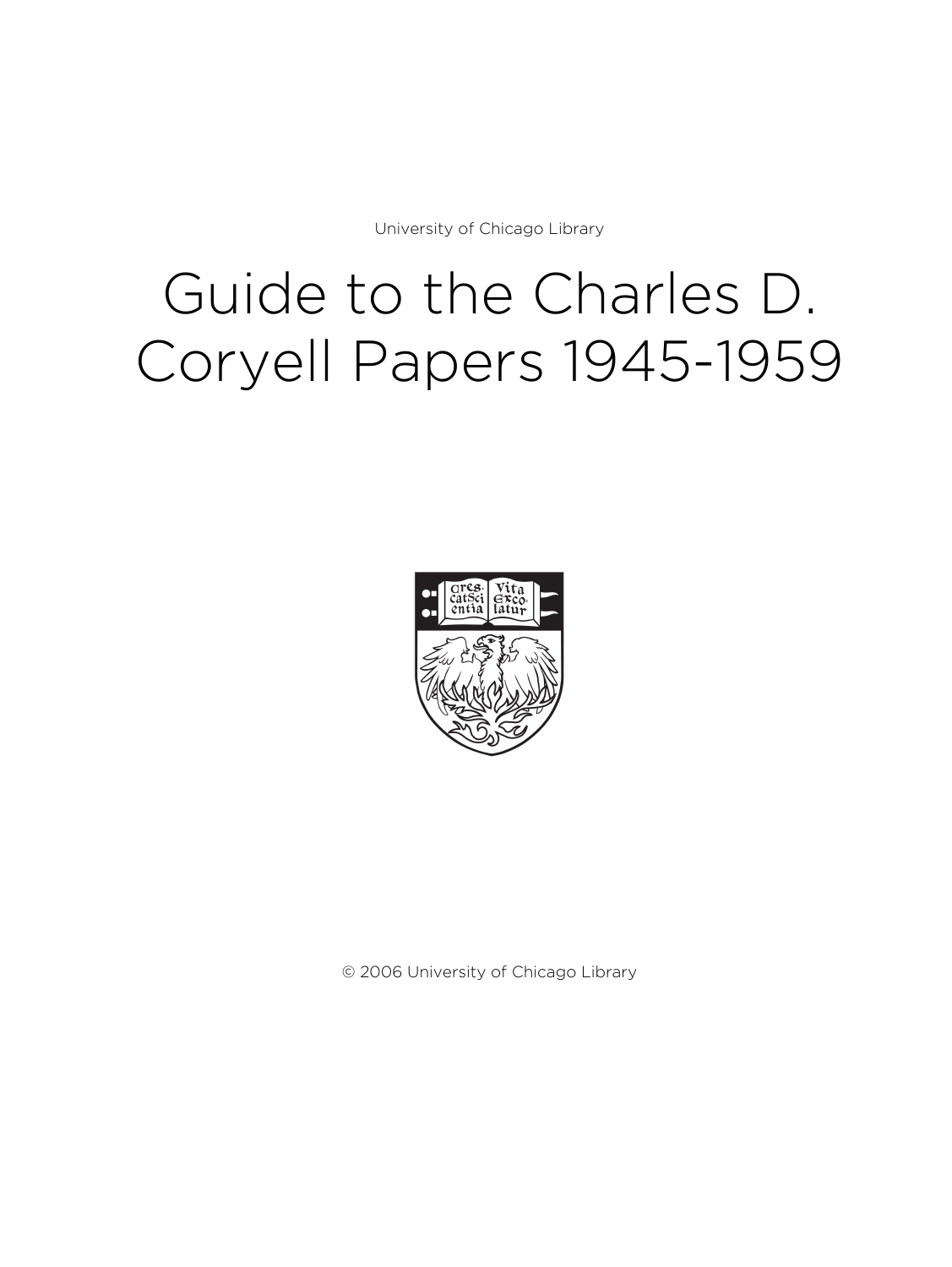# **Table of Contents**

| Descriptive Summary       |   |
|---------------------------|---|
| Information on Use        |   |
| Access                    |   |
| Citation                  | 3 |
| <b>Biographical Note</b>  | 3 |
| Scope Note                |   |
| <b>Related Resources</b>  |   |
| <b>Subject Headings</b>   |   |
| <b>INVENTORY</b>          |   |
| Series I: Correspondence  | 4 |
| Series II: Issues         | 6 |
| Series III: Organizations |   |
| Series IV: Addenda        |   |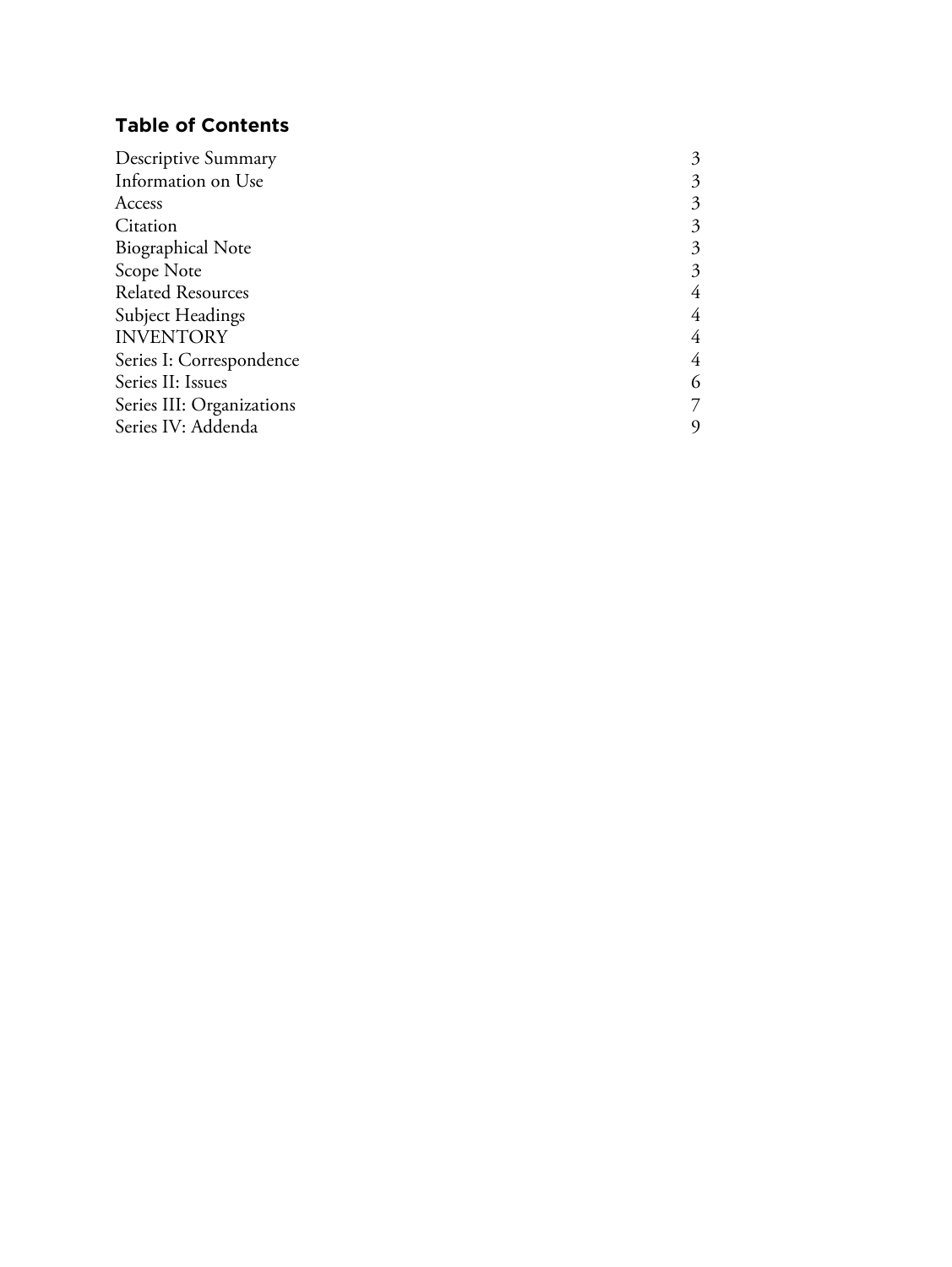# **Descriptive Summary**

| <b>Identifier</b> | ICU.SPCL.CORYELL                                                                                                                                                                                                                                                                                                                                                                                                  |
|-------------------|-------------------------------------------------------------------------------------------------------------------------------------------------------------------------------------------------------------------------------------------------------------------------------------------------------------------------------------------------------------------------------------------------------------------|
| <b>Title</b>      | Coryell, Charles D. Papers                                                                                                                                                                                                                                                                                                                                                                                        |
| Date              | 1945-1959                                                                                                                                                                                                                                                                                                                                                                                                         |
| <b>Size</b>       | 2 linear feet (4 boxes)                                                                                                                                                                                                                                                                                                                                                                                           |
| <b>Repository</b> | Special Collections Research Center<br>University of Chicago Library<br>1100 East 57th Street<br>Chicago, Illinois 60637 U.S.A.                                                                                                                                                                                                                                                                                   |
| <b>Abstract</b>   | Charles D. Coryell, Chief of the Fission Products Section of the Manhattan<br>Project. The Charles D. Coryell Papers consist of material the socio-political<br>questions that consumed scientists after the unleashing of the atom, especially<br>arms control and nuclear disposal. The materials in the papers include<br>correspondence, periodicals, articles, and other items related to the atomic<br>age. |

# **Information on Use**

## **Access**

No restrictions.

# **Citation**

When quoting material from this collection, the preferred citation is: Coryell, Charles D. Papers, [Box #, Folder #], Special Collections Research Center, University of Chicago Library

# **Biographical Note**

Noted for his studies on fission process, Charles D. Coryell (1912-1971) left M.I.T. in 1942 to become Chief of the Fission Products Section of the Manhattan Project, first at the University of Chicago (1942-1946) and later, at Clinton Laboratories in Oak Ridge, Tennessee (1943-1946). The studies of J.A. Marinsky and L.E. Glendenin in his group led to the chemical identification of element 61, promethium. With Dr. Nathan Sugarman, Dr. Coryell was co-editor of a volume of 336 research papers from the wartime work of the Manhattan Project titled Radiochemical Studies: The Fission Projects. He returned to M.I.T. after the war, where he continued his investigations in fission fine-structure and beta decay theory until his death in 1971. In 1954, Coryell received the Louis Lipsky Fellowship at the Weizmann Institute of Science in Rehovoth, Israel.

**Scope Note**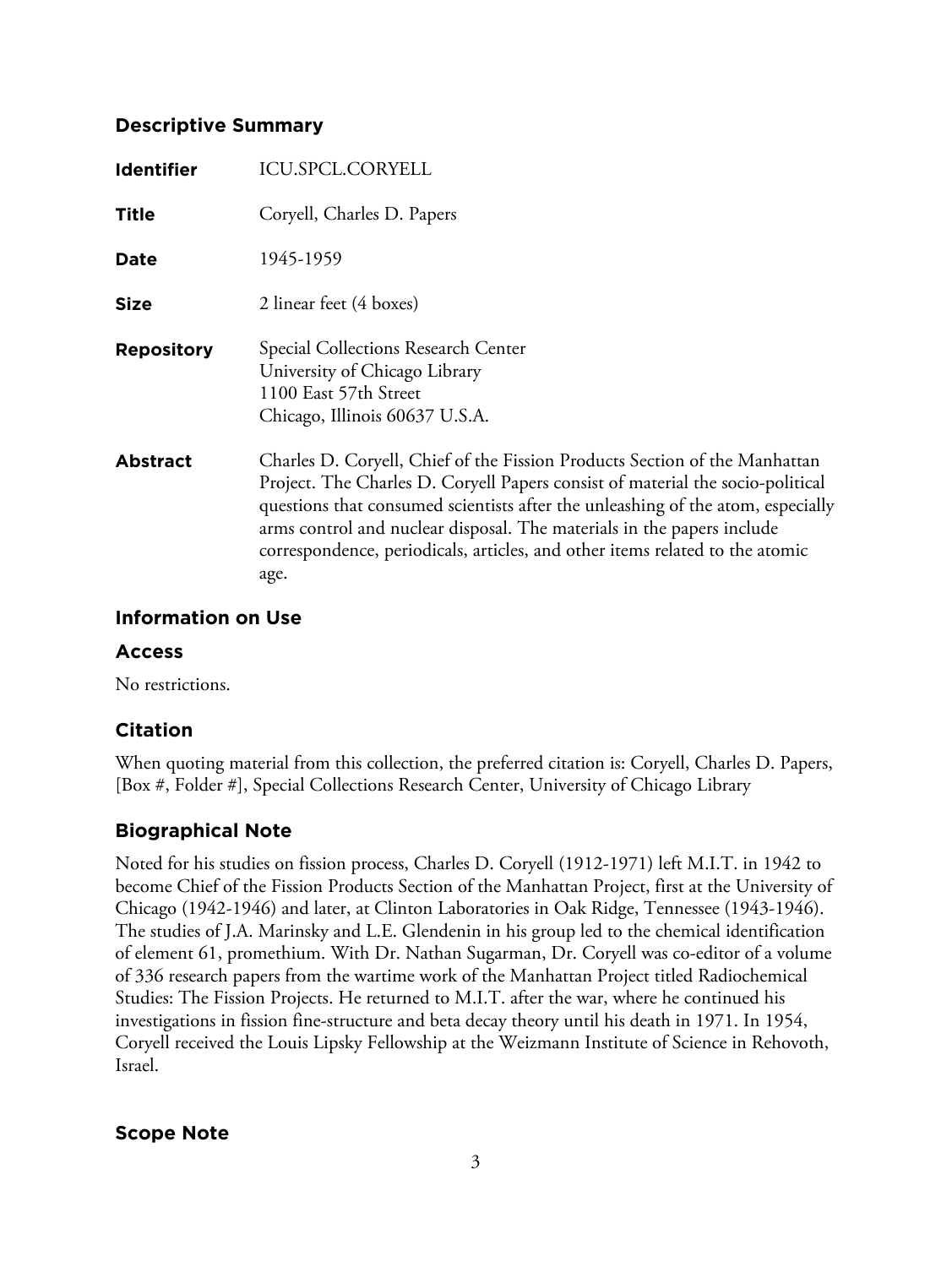The Coryell papers contain little material relevant to his work in nuclear and magnetochemistry. Instead these papers reflect the socio-political questions that consumed scientists after the unleashing of the atom, especially arms control and nuclear disposal. These problems are discussed pointedly in Coryell's correspondence and figure prominently in speeches and reports found in his files. Coryell corresponded with many congressional members and wrote to Robert Oppenheimer and President Kennedy. Of particular interest among Coryell's correspondence are his letters to Linus Pauling and those relating to the investigation into Pauling's loyalty to the U.S. government. The same themes are echoed in the letters and reports from scientific and quasi-political organizations with which Coryell was associated, as he and his associates grappled with the moral implications of the bomb.

The Charles D. Coryell papers were given to the University of Chicago Library in 1971 by Mrs. Alberta Wyluda, Coryell's secretary of many years. Related material may be found in the Papers of the Federation of American Scientists, the Association of Oak Ridge Engineers and Scientists, and the Bulletin of Atomic Scientists.

# **Related Resources**

The following related resources are located in the Department of Special Collections:

http://www.lib.uchicago.edu/e/spcl/select.html

# **Subject Headings**

- Coryell, Charles D. (Charles DuBois), 1912-
- Pauling, Linus, 1901-
- Arms control
- Atomic bomb -- Moral and ethical aspects
- Physicists
- Scientists

# **INVENTORY**

# **Series I: Correspondence**

```
Box 1
Folder 1
  Bohr, Niels
Box 1
Folder 2
  Burgum, Edwin B.
Box 1
Folder 3
  De Vault, Don C.
Box 1
Folder 4
  Dyck, A. W. J.
```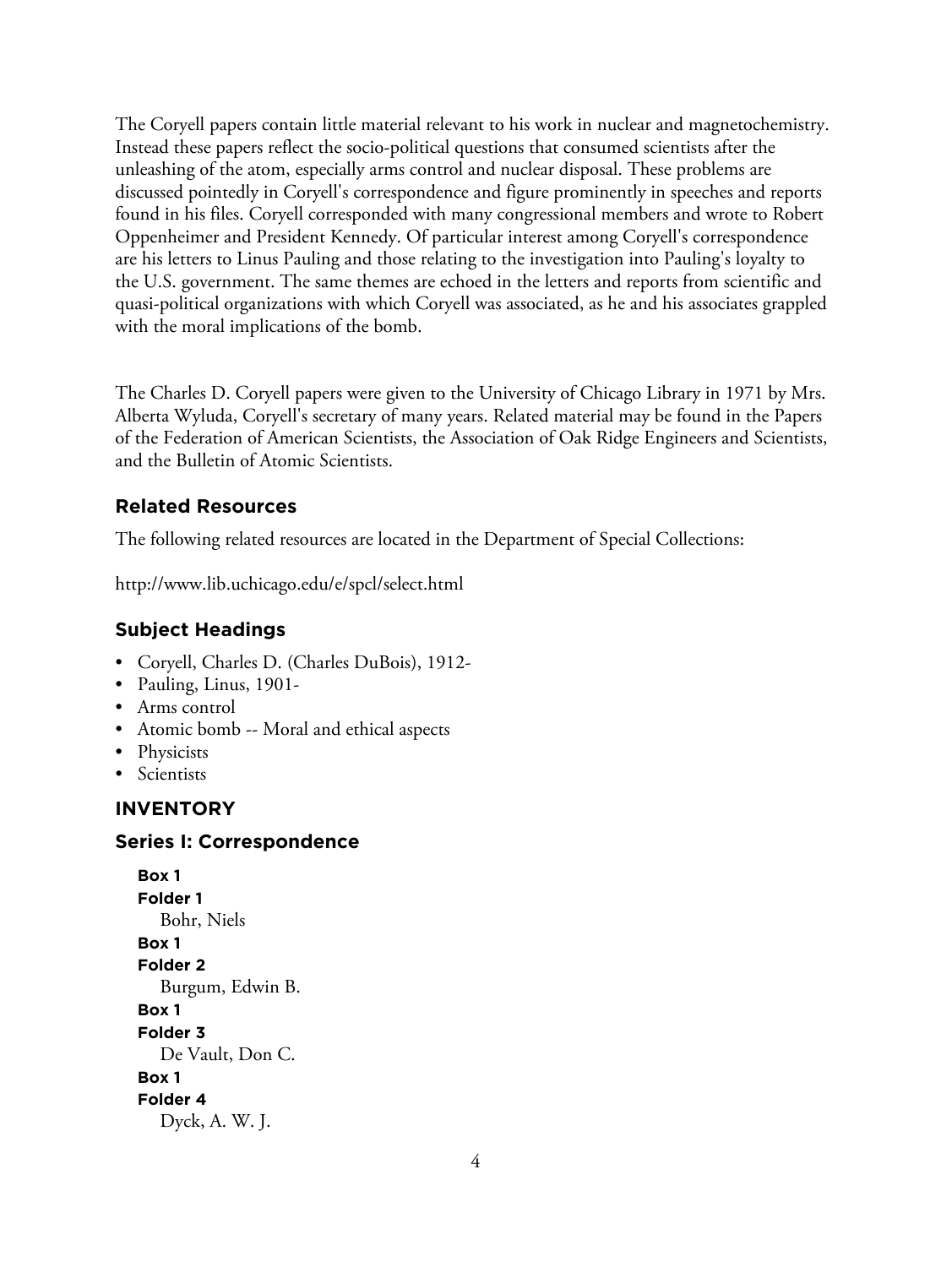**Box 1 Folder 5** Gaffron, Hans **Box 1 Folder 6** Jehle, Herbert **Box 1 Folder 7** Lapp, Dr. Ralph E. **Box 1 Folder 8** Lattimore, Owen **Box 1 Folder 9** Lehac, Ned; Lower Cape Committee on Radioactive Waste Disposal **Box 1 Folder 10** Oppenheimer, Dr. J. Robert **Box 1 Folder 11** Pauling, Linus, 1942-1957 **Box 1 Folder 12** Pauling, June-July, 1960 **Box 1 Folder 13** Pauling, August, 1960 **Box 1 Folder 14** Pauling, September, 1960 **Box 1 Folder 15** Pauling, October, 1960-March 1968 **Box 1 Folder 16** Swartout, Dr. John A. **Box 1 Folder 17** Wallace, Henry Agard **Box 1 Folder 18** Yost, Don M., 1945-1953 **Box 1 Folder 19** Yost, 1954-1963; undated **Box 1**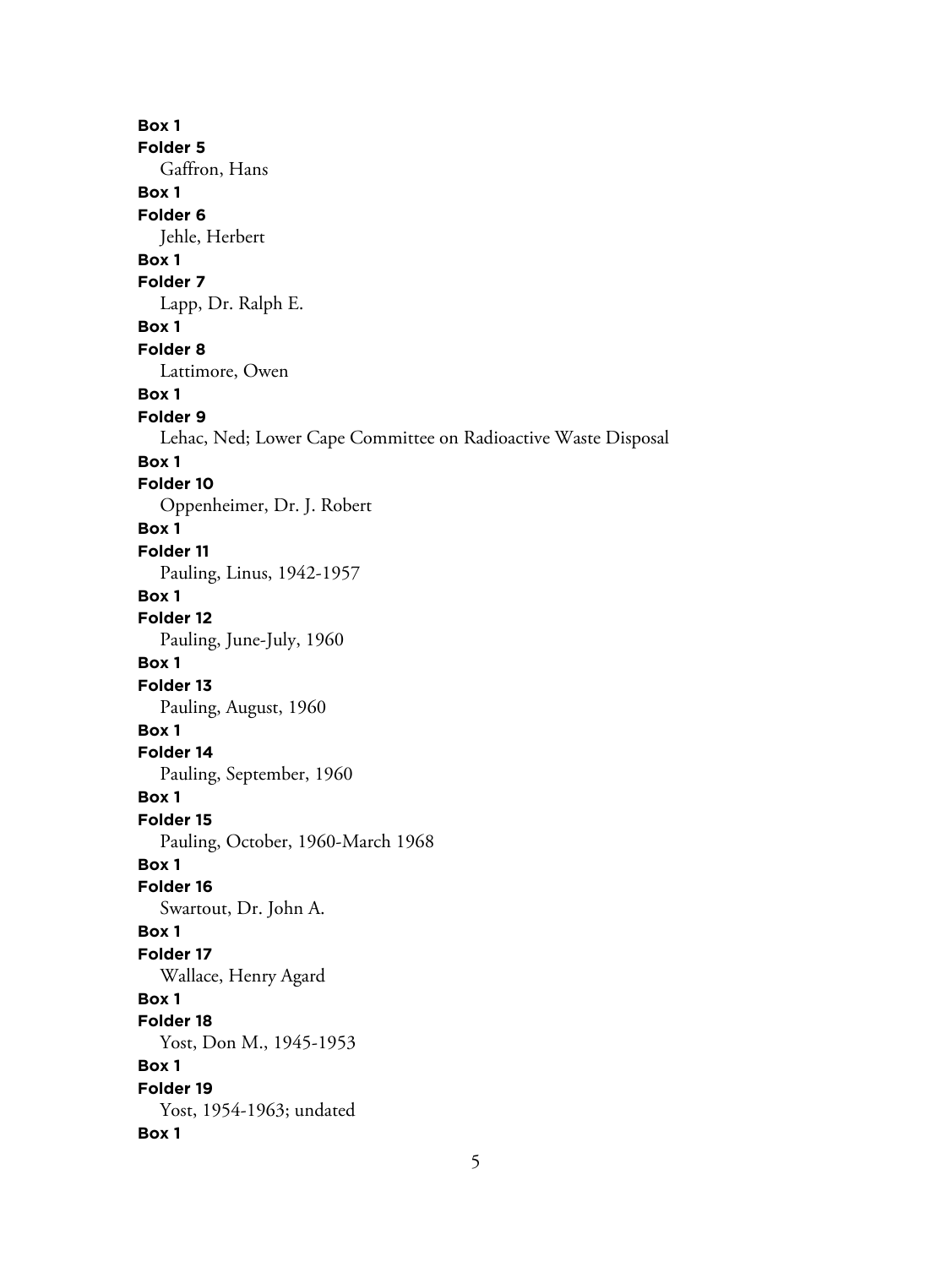#### **Folder 20**

Young, Dr. Hoylande D.

#### **Box 1**

**Folder 21**

Congress, U.S.: Members, Clason-Knowland

#### **Box 1**

#### **Folder 22**

Congress, Lehman-Morse

#### **Box 1**

# **Folder 23**

Congress, Norris-Wood

#### **Box 1**

#### **Folder 24**

Students, Weizmann Institute of Science, Israel

#### **Box 1**

#### **Folder 25**

- Arnold, James, 1955
- Beckwith, Jonathan and Milton Leitenberg, n.d.
- Benedict, Manson, 1958
- Deats, Paul Jr. and H. Stuart Hughes, S.E. Luria and Herbert Marcuse, 1965
- Lyons, Marie J., 1956
- New York Times, 1961
- Pittsburg Press, 1954
- Sherrill, Arthur, n.d.
- Wyluda, Alberta, 1963

#### **Series II: Issues**

#### **Box 2**

#### **Folder 1**

Arms Control publications, 1946-1955

#### **Box 2**

## **Folder 2**

Arms Control, Senate Foreign Relations, speeches and reports 1956-May 1960

# **Box 2**

# **Folder 3**

Arms Control, June 1960

# **Box 2**

#### **Folder 4**

Arms Control, July-August 1960

# **Box 2**

# **Folder 5**

Arms Control, 1961-1962; undated; press clippings

# **Box 2**

# **Folder 6**

# Guggenheim Fellowships

#### **Box 2**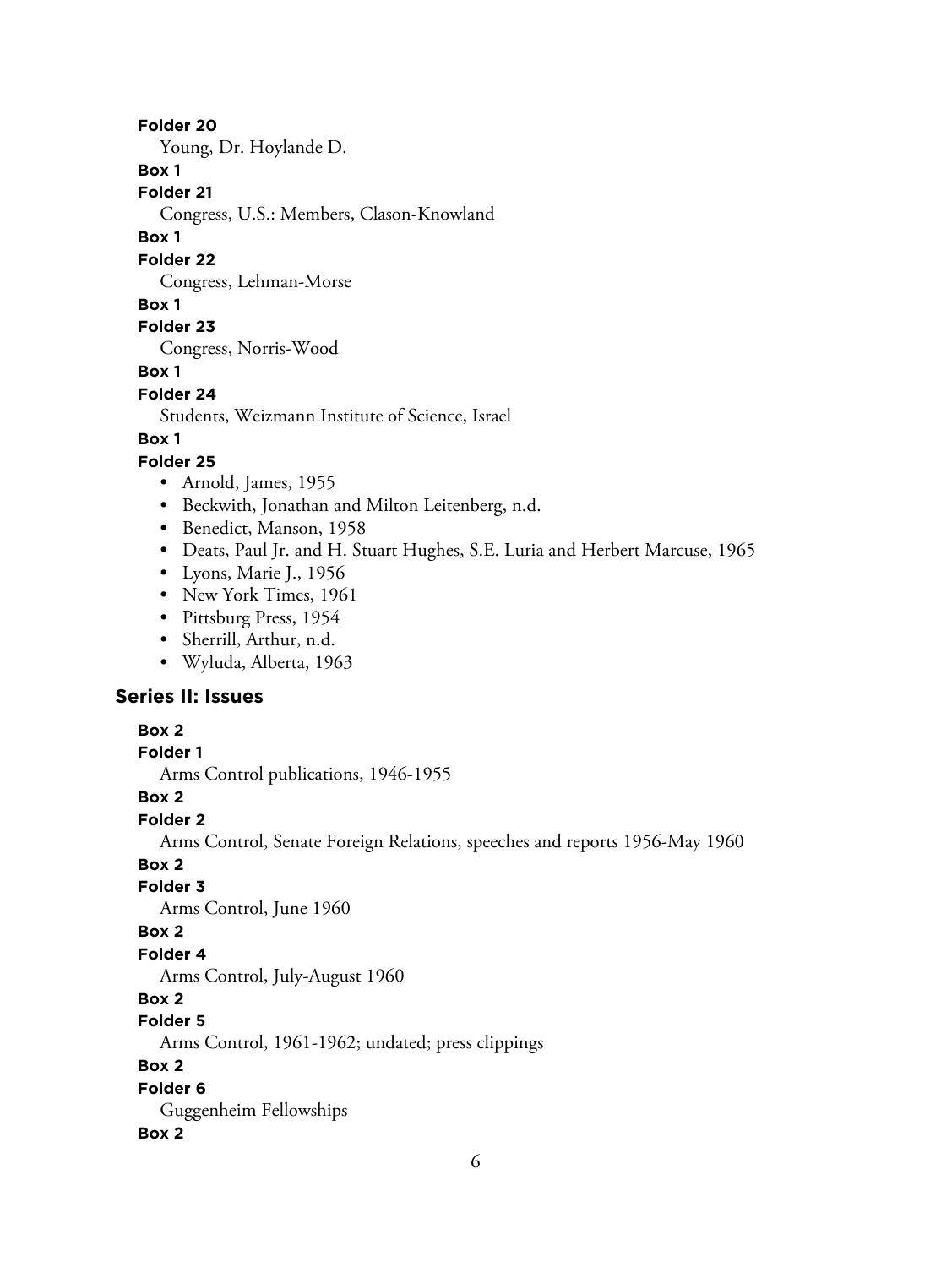## **Folder 7**

Loyalty and Security

# **Box 2**

**Folder 8**

National Research Council Fellowships

# **Box 2**

#### **Folder 9**

Politics, 1947-1959

- Flyers
- Reports
- Correspondence

# **Box 2**

# **Folder 10**

Misc. Politics, 1960-1961

- Joint Committee on Atomic Energy
- Geneva Negotiations
- Correspondence (including a letter to Presidential nominee Kennedy)

# **Box 2**

# **Folder 11**

Politics, 1962-1965; undated

- Nuclear policies
- McMahon Act
- Letters to the New York Times
- Letter to President Kennedy

# **Box 2**

**Folder 12**

Sobell Case

# **Series III: Organizations**

# **Box 3**

# **Folder 1**

American Academy of Arts and Sciences

# **Box 3**

# **Folder 2**

Association of Oak Ridge Engineers and Scientists (AORES), 1945-1946

• Solutions for the Atomic Bomb Crisis

# **Box 3**

# **Folder 3**

Association of Oak Ridge Engineers and Scientists (AORES), 1947-1948; n.d.

# **Box 3**

# **Folder 4**

Correspondence and Brochures,1945-1957

- Atoms for Peace
- Fortune
- Correspondence

# **Box 3**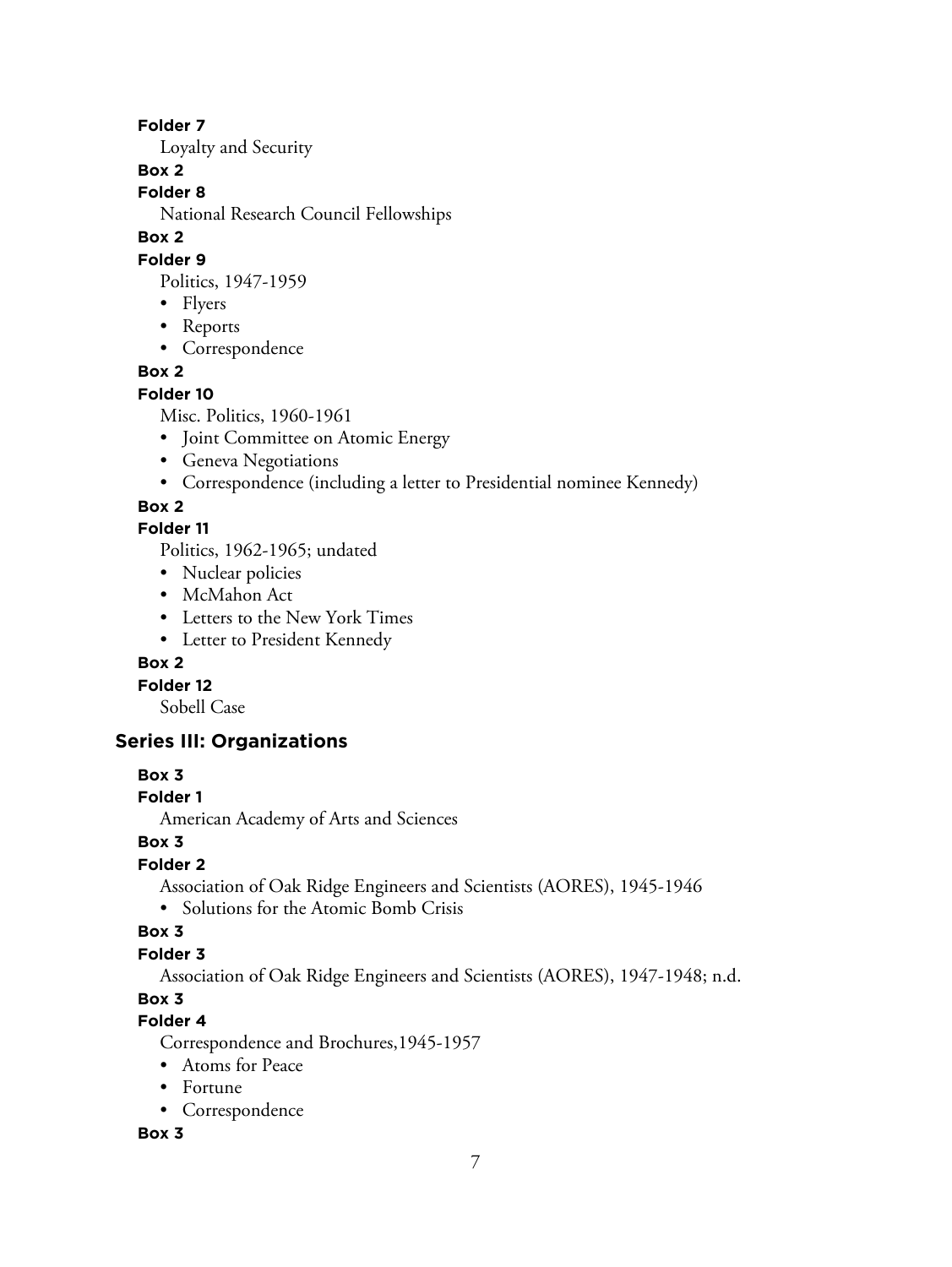## **Folder 5**

Bulletin of the Atomic Scientists, 1945-1951

- Chicago Declaration
- Emergency Committee of Atomic Scientists
- Doctor Einstein's Mistaken Notion/A reply to the Soviet Scientists by Albert Einstein

#### **Box 3**

#### **Folder 6**

Bulletin of the Atomic Scientists, 1952

• Correspondence

## **Box 3**

#### **Folder 7**

Bulletin of the Atomic Scientists, 1953-1959

• Correspondence

# **Box 3**

# **Folder 8**

Federation of American Scientists, Greater Boston Chapter

# **Box 3**

## **Folder 9**

Federation of American Scientists, Scientists' Committee on Loyalty Problems, 1948

• Scientists' Committee on Loyalty Problems

## **Box 3**

# **Folder 10**

Federation of American Scientists, Scientists' Committee on Loyalty Problems, 1949-1951

## **Box 3**

# **Folder 11**

Conferences on Science and World Affairs (PUGWASH)

## **Box 3**

## **Folder 12**

SANE, February-June, 1960

- Department of State-Press release
- Joint Committee on Atomic Energy
- Nuclear Information
- Limitation of Armaments, LV Bergner
- Communist infiltration in the Nuclear Test Ban Movement, Congressman Thomas J. Dodd, 25 May 1960
- Meteors, Mischief and War, T.C. Shelling
- Coryell's testimony before Congress, 8 May 1960
- Letter from Coryell to Senator Anderson
- Reports
- Correspondence

# **Box 3**

## **Folder 13**

SANE, July-August, 1960

- Summer study
- Boston Society for Social Responsibility in Science
- Correspondence